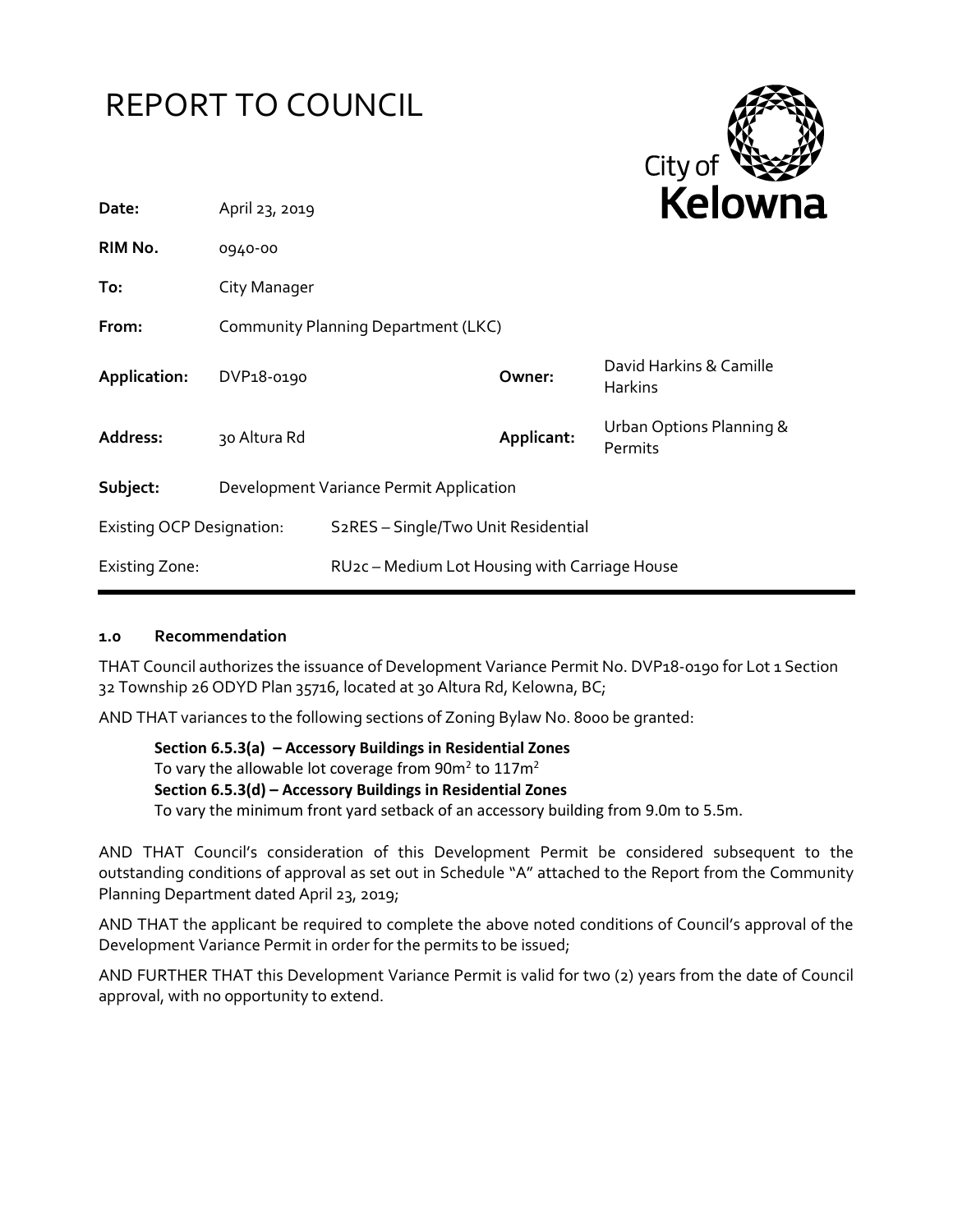# **2.0 Purpose**

To consider a Development Variance Permit Application to vary the allowable lot coverage from 90m<sup>2</sup> to 117m<sup>2</sup> to facilitate the development of a carriage house on the property. And to consider a Development Variance Permit Application to vary the minimum front yard of the proposed carriage house from 9.0m to 5.5m.

# **3.0 Community Planning**

Staff are recommending support for the proposed variance to vary the allowable lot coverage from 90m<sup>2</sup> to 117m<sup>2</sup> as this variance does not impose any negative implications to the surrounding properties. A variance is needed for lot coverage because the applicant wishes to keep the exiting accessory building on the subject property.

A second Variance to reduce the front yard setback from 9.0m to 5.5m is required to utilize the existing driveway, respect the existing slope on the site, and to avoid a utility right-of-way. A similar variance was granted for the adjacent property at 38 Altura Road in 2012 which allowed an accessory structure to be placed 6.0m from the front property line. The proposed variance is not anticipated to an adverse impact on on adjacent properties. The RU2 zone allows for a front yard setback of 4.5m for single detached homes, therefore adjacent existing homes have a similar setback from the road. In addition, the proposed carriage house is aligned with the future land use designation (S2RES – Single/Two Unit Residential) and infill growth policies. The property is located within the Permanent Growth Boundary, is fully serviced, and is located near Knox Mountain Park. The subject property has a Walk Score of 20 as almost all errands require a car.

# **4.0 Proposal**

# 4.1 Background

The applicant has previously rezoned the property from RU2 to RU2c with an understanding that these two variances would be required to facilitate the development of a carriage house. The subject property is adjacent to both Altura Road and Monte Road however driveway access is only provided from Altura Road. There is a single family dwelling and accessory building on the property. The existing accessory building is a single car garage with a studio located above the garage and will remain as part of this application. The room does not include a kitchen or a bathroom.

#### 4.2 Project Description

A one and a half storey Carriage House is proposed to be located on the west portion of the lot, between Altura Rd and the existing accessory building. The accessory building will stay on the property limiting possible locations for the proposed carriage house and ultimately is the reason why the applicant is applying for two variances.

#### 4.3 Site Context

The subject property is located in the Glenmore neighbourhood. The subject property is surrounded by properties zoned RR3 – Rural Residential, RR3c – Rural Residential with Carriage House, and RU1 – Large Lot Housing.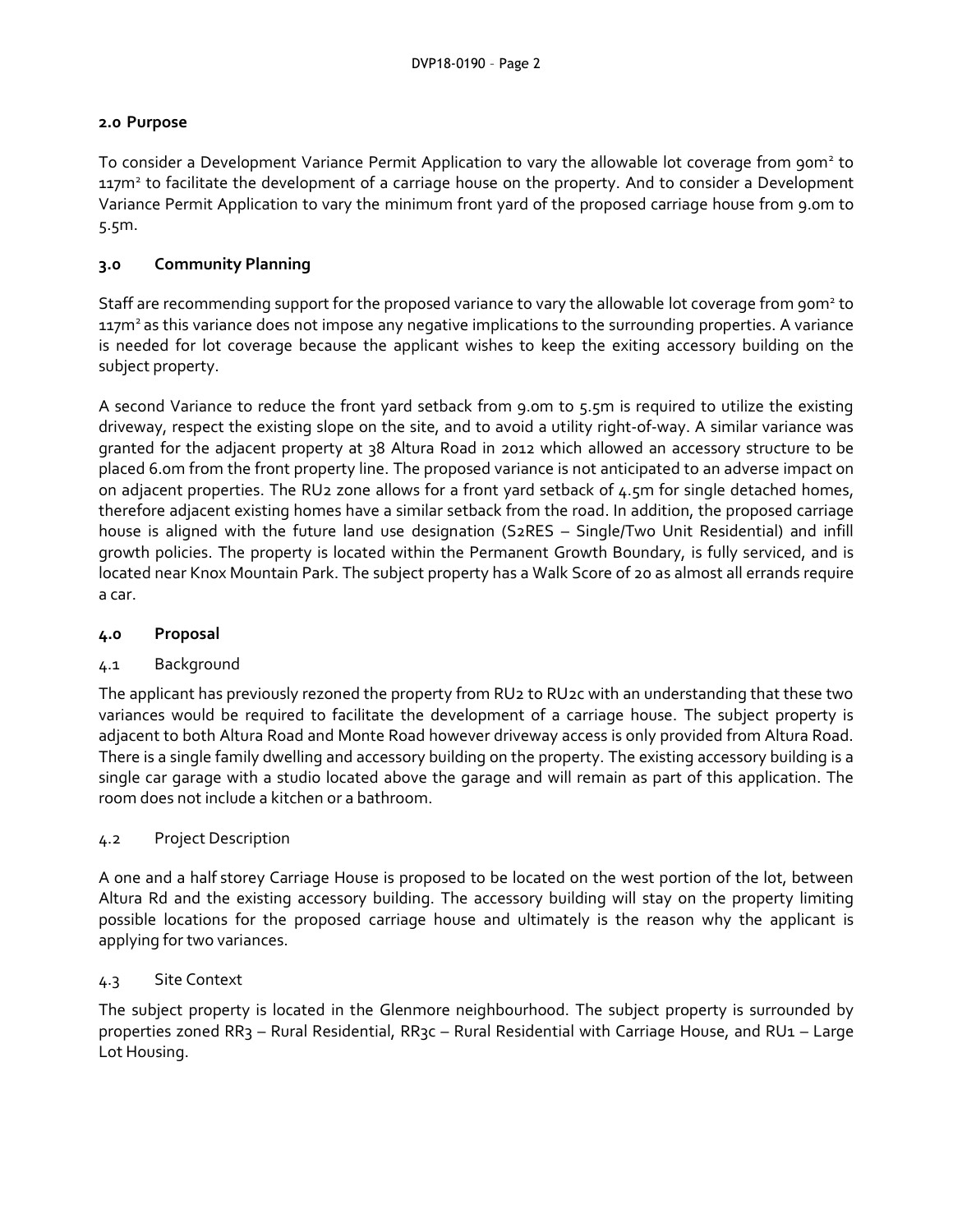#### **Subject Property Map:** 30 Altura Rd.



#### **5.0 Current Development Policies**

5.1 Kelowna Official Community Plan (OCP)

## **Development Process**

**Compact Urban Form.**<sup>1</sup> Develop a compact urban form that maximizes the use of existing infrastructure and contributes to energy efficient settlement patterns. This will be done by increasing densities (approximately 75 - 100 people and/or jobs located within a 400 metre walking distance of transit stops is required to support the level of transit service) through development, conversion, and re-development within Urban Centres (see Map 5.3) in particular and existing areas as per the provisions of the Generalized Future Land Use Map 4.1.

#### **Carriage Houses & Accessory Apartments. 2**

Support Carriage Houses and accessory apartments through appropriate zoning regulations.

#### **6.0 Technical Comments**

-

6.1 Development Engineering Department

See Schedule B Development Memorandum Dated September 20, 2018

<sup>1</sup> City of Kelowna Official Community Plan, Policy 5.2.3 (Development Process Chapter).

 $^2$  City of Kelowna Official Community Plan, Policy 5.22.12 (Development Process Chapter).